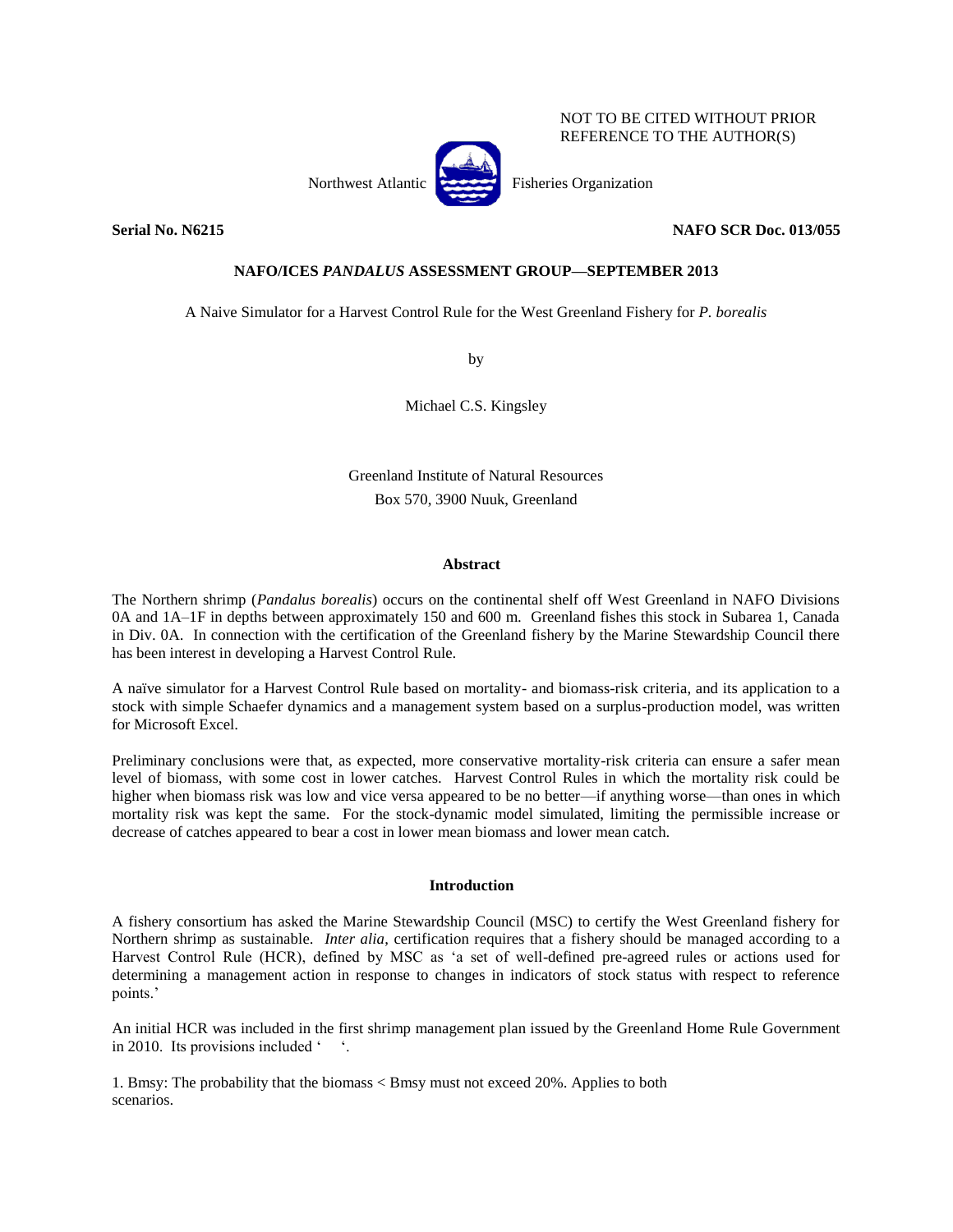2. Blim: The probability that B< Blim must not exceed 1%. Applies to both scenarios. 3. Zmsy:

a) The probability that Z exceeds Zmsy must not exceed 10% Applies in the event of low recruitment rate and small distribution area.

b) The probability that Z exceeds Zmsy must not exceed 15% Applies in the event of high recruitment rate and large distribution area.

There are difficulties in implementing this HCR. The first is that biomass can not be regulated in the short term. The annual stock assessment produces an assessment of stock status, which includes an estimate of the recent past biomass and a projected value for the end of the current year, but current-year quotas could not be changed to satisfy a biomass criterion even if quota changes that would do so were within reach. Fisheries management usually keeps mortality as its short-term objective and seeks to control it in such a way that, in the medium and long term, safe levels of biomass are reconciled with the biggest compatible catches. This initial HCR includes a criterion for the present estimated level of biomass, but makes no provision for the eventuality that it is not met.

A further difficulty is that the mortality-risk levels specified *appear* to be overly conservative and likely to forgo possible catches, maintaining biomass at a level that might, depending on the precision that can be expected of the assessment, be unnecessarily high.

An alternative HCR that did not attempt to regulate biomass risk in the short term was devised. It regulated mortality risk in the short term, acceptable levels depending on the current estimate of biomass risk. If biomass risk at the end of the current (assessment) year is estimated to be greater than an upper breakpoint, the mortality risk associated with the following year's catch must be at a low level; if the estimated biomass risk is lower than a lower breakpoint, the mortality risk can be at a moderately high level, and if the biomass risk is in the middle, a moderate mortality risk can be tolerated.

To get some idea of whether it might work in practice and how it would behave differently with different settings of its control parameters, a naive simulator was built.

### **Methods**

The HCR was imagined to be a process of setting a catch on the basis of a simulated assessment, and then running the stock through a stock-dynamic process, including the catch decided on, to produce a stock status for the following year. I assumed that the biomass could be estimated relative to its MSY level, and that the maximum production, Z, could be estimated independently. The assessment had errors. The biomass was estimated in the simulated assessment:

$$
\log(E_t) \sim N(\log(B_t), \sigma_{E,t}^2)
$$

*E* and *B* being the estimated and true biomasses and the  $\sigma$ <sub>*E*</sub> randomly and independently sampled from a uniform distribution. The assessment's estimate of its own uncertainty,  $\hat{\sigma}_E$ , was sampled from a narrower uniform distribution. Assessment errors were independent from year to year. The biomass risk estimated by the assessment was

$$
R_{B} = 1 - \Phi\left(\frac{\ln(E_{t})}{\hat{\sigma}_{E,t}}\right)
$$

Then an allowable mortality risk  $R<sub>Z</sub>$  could be looked up according to where the biomass risk was with respect to the biomass-risk breakpoints.

The MSY productivity of the stock, i.e. *Zmsy*, was fixed at 20%, but the assessment estimated it with some error:

$$
\ln(\hat{Z}_t) \sim N(\ln(Z), \sigma_Z^2)
$$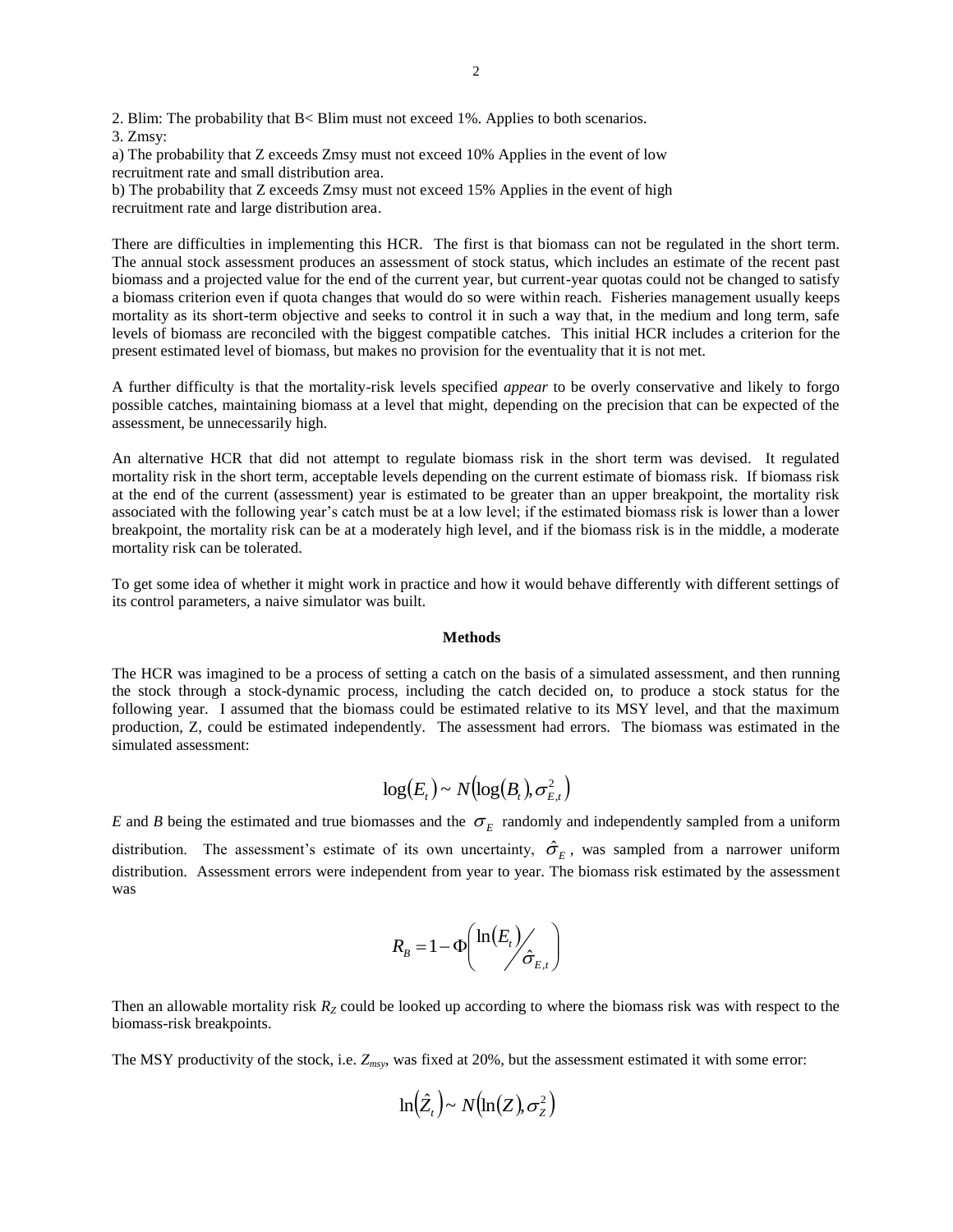where  $\sigma_z$  was sampled from a uniform distribution. The assessment's estimate of its own uncertainty about  $Z_{msv}$ ,  $\hat{\sigma}_z^2$ , was sampled from a narrower uniform distribution. Assessment errors were independent from year to year. Then a catch  $C_1$  could be set that according to the assessment would meet the allowed mortality risk, i.e. such that:

$$
R_{Z} = \Phi\left(\ln\left(C_{1}/E\hat{Z}\right) / \sqrt{\hat{\sigma}_{E}^{2} + \hat{\sigma}_{Z}^{2}}\right)
$$

Catches were also required to satisfy a condition that the risk of falling below  $B_{lim}$ , i.e. 30% of  $B_{max}$ , in the following year would be less than 5%. To calculate this, the present assessed state of the stock was put through the assumed Schaefer stock-dynamic process with zero catch:

$$
D_{t+1} = E_t (1 + \hat{Z}_t (2 - E_t))
$$

and an approximate uncertainty calculated for  $D_{t+1}$ , including a process error. A catch  $C_2$  was then calculated that would have a 5% chance of bringing the biomass below *Blim*.

The lower of the catches  $C_1$  and  $C_2$  was then taken as a provisional catch. If  $C_1$  was the lower, the provisional catch was adjusted to be no more than  $u\%$  up or  $v\%$  down from the previous advised catch;  $C_2$  was not allowed to be adjusted in this way. The catch was then rounded to the nearest 0.01 (corresponding to about 5% of the average allowable catch) and the stock at its true status was put through the stock-dynamic process with a process error:

$$
B_{t+1} = (B_t(1+Z(2-B_t))-C) \cdot \exp(\overline{p}_t)
$$

Process errors were based on random draws from Normal distributions with zero mean and a standard deviation which itself was a random draw from a uniform distribution, but were serially correlated so that

$$
\hat{p}_t \sim N(0, \sigma_{p_t}^2)
$$
\n
$$
\sigma_{p_t} \sim U(L_p, U_p)
$$
\n
$$
\overline{p}_t = \rho \cdot \overline{p}_{t-1} + (1 - \rho) \cdot \hat{p}_t
$$

The simulator was built as an Excel® spreadsheet and run for a thousand years.

Parameter Settings

I considered two qualities of assessment. The imprecise assessment had: Limits for true c.v. of estimating biomass: 15 and 25% Limits for estimated c.v. of estimating biomass: 10 and 18% Limits for true c.v. of estimating Zmsy: 8 and 25% Limits for estimated c.v. of estimating Zmsy: 5 and 15% Limits for process error c.v.: 10 and 15% Process error serial correlation parameter, 66.67%

The precise (or at any rate, more precise) assessment scenario had Limits for true c.v. of estimating biomass: 8 and 12% Limits for estimated c.v. of estimating biomass: 6 and 10% Limits for true c.v. of estimating Zmsy: 6 and 12% Limits for estimated c.v. of estimating Zmsy: 5 and 10% Limits for process error c.v.: 5 and 7.5%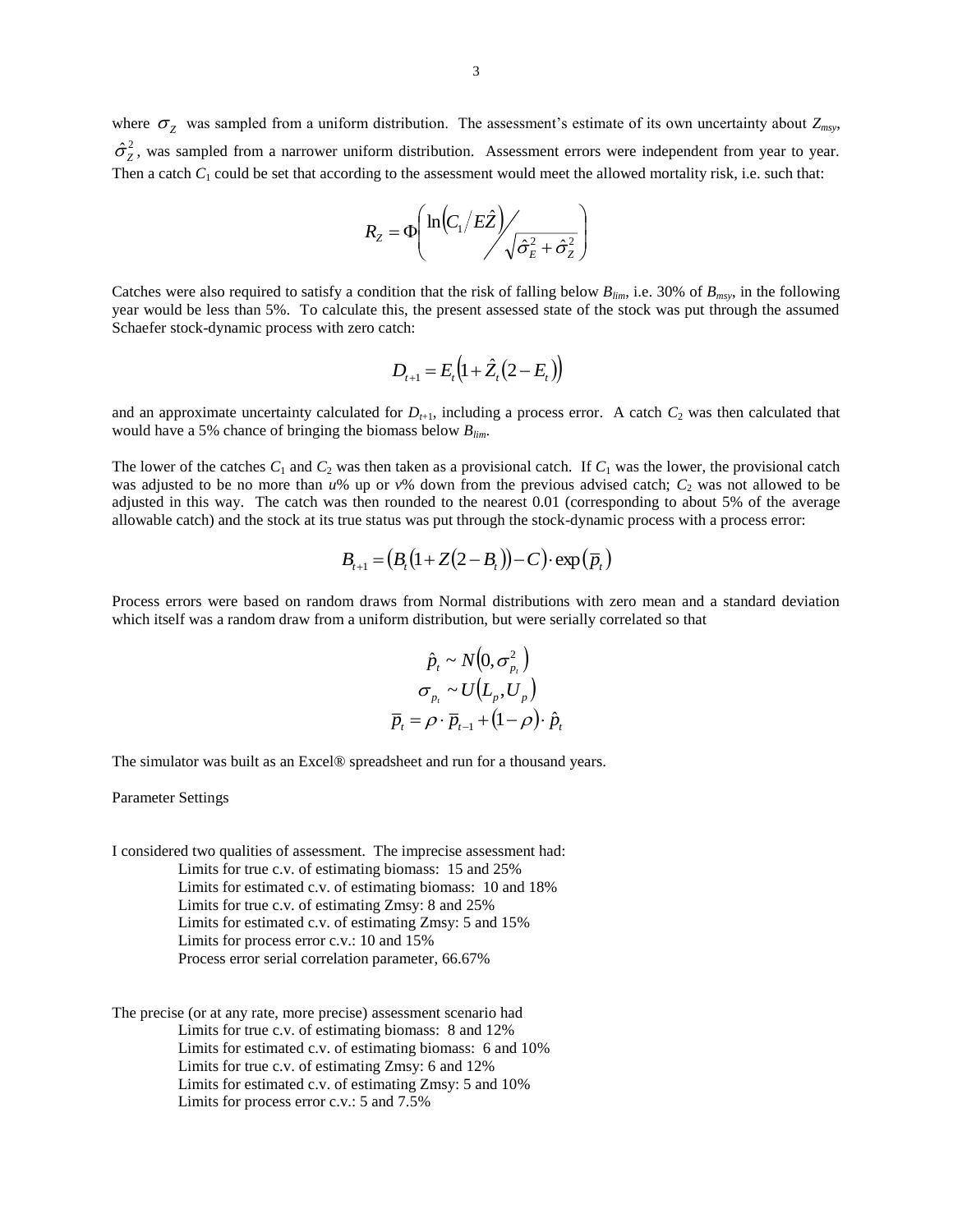### Process error serial correlation parameter, 33.33%

Biomass risk breakpoints: 30% and 70%; i.e. if biomass risk was less than 30%, the highest mortality risk could be allowed; if it was between 30% and 70% a middling mortality risk, and if it was above 70% the mortality risk had to be at its lowest level.

With no response to biomass risk, three levels of mortality risk were tested: 45, 35 and 25%. To try out the effect of changing the response of the HCR to biomass risk (having already tried out no response), I kept the middling mortality risk fixed at 35% and considered a low-response HCR with mortality risks at 40, 35 and 30%, a middling response at 45, 35 and 25%, and a high level of response at 50, 35 and 20%.

Allowable increase or decrease in catch: 7.5% up or down; 20% up or down.

Performance statistics were: mean and standard deviation of catch; mean biomass; frequency of biomass above, between or below breakpoints.

A more complicated simulator was also built, in which biomass was estimated, as before, with error and (smaller) uncertainty. The simulator then estimated Zmsy as:

$$
\hat{Z}_{t} = \frac{\hat{B}_{t} + C_{t-1} - \hat{B}_{t-1}}{\hat{B}_{t-1} (2 - \hat{B}_{t-1})}
$$

and estimated an error variance  $\sigma_{\hat{z}_t}^2$  for  $\hat{Z}_t$  from the estimated uncertainties of  $B_t$  and  $B_{t-1}$ . This estimate of  $\hat{Z}_t$ was weighted with its estimated precision and smoothed with the foregoing estimates:

$$
\overline{Z}_t = \frac{\delta}{\sigma_{\hat{Z}t}^2} \hat{Z}_t + \left(1 - \frac{\delta}{\sigma_{\hat{Z}t}^2}\right) \overline{Z}_{t-1}
$$

and an uncertainty for the smoothed value calculated as:

$$
\sigma_{\bar{z}_t}^2 = \left(\frac{\delta}{\sigma_{\hat{z}_t}^2}\right)^2 \sigma_{\hat{z}_t}^2 + \left(1 - \frac{\delta}{\sigma_{\hat{z}_t}^2}\right)^2 \sigma_{\bar{z}_{(t-1)}}^2 + \left(\frac{\delta}{\sigma_{\hat{z}_t}^2}\right)^2 \left(1 - \frac{\delta}{\sigma_{\hat{z}_t}^2}\right) \left(\hat{Z}_t - \overline{Z}_{t-1}\right)^2
$$

This could then be used with the current estimate of Z to set a catch level that would respect the required mortalityrisk and limit-biomass-risk criteria in the same way as in the simpler simulator.

### **Results, Discussion and Tentative Conclusions**

With the HCR model built as it is, the results are relatively insensitive to the control parameters that I tried changing. The large uncertainties in estimation and the large process error, aggravated by its high correlation, dominate the behaviour of the system. Differences between different HCR strategies are small.

| <b>First Draft HCR</b> |  |
|------------------------|--|
|------------------------|--|

|                               |      | Precise assessment | Imprecise assessment |       |  |
|-------------------------------|------|--------------------|----------------------|-------|--|
| Allowable change (up-down, %) |      | $20-20$            |                      | 20-20 |  |
| Allowable mortality risk (%)  |      | 15                 | 10                   |       |  |
| Mean catch                    | 19.5 | 19.7               | 19.0                 | 19.1  |  |
| CV catch                      | 14.4 | 14.3               | 21.8                 | 21.9  |  |
| Serial correlation            | 32.3 | 32.3               | 66.4                 | 65.0  |  |
| Mean biomass                  | 1.13 | 1.11               | 1.20                 | 1.17  |  |
| Smoothed $('000)$             | 306  | 301                | 550                  | 553   |  |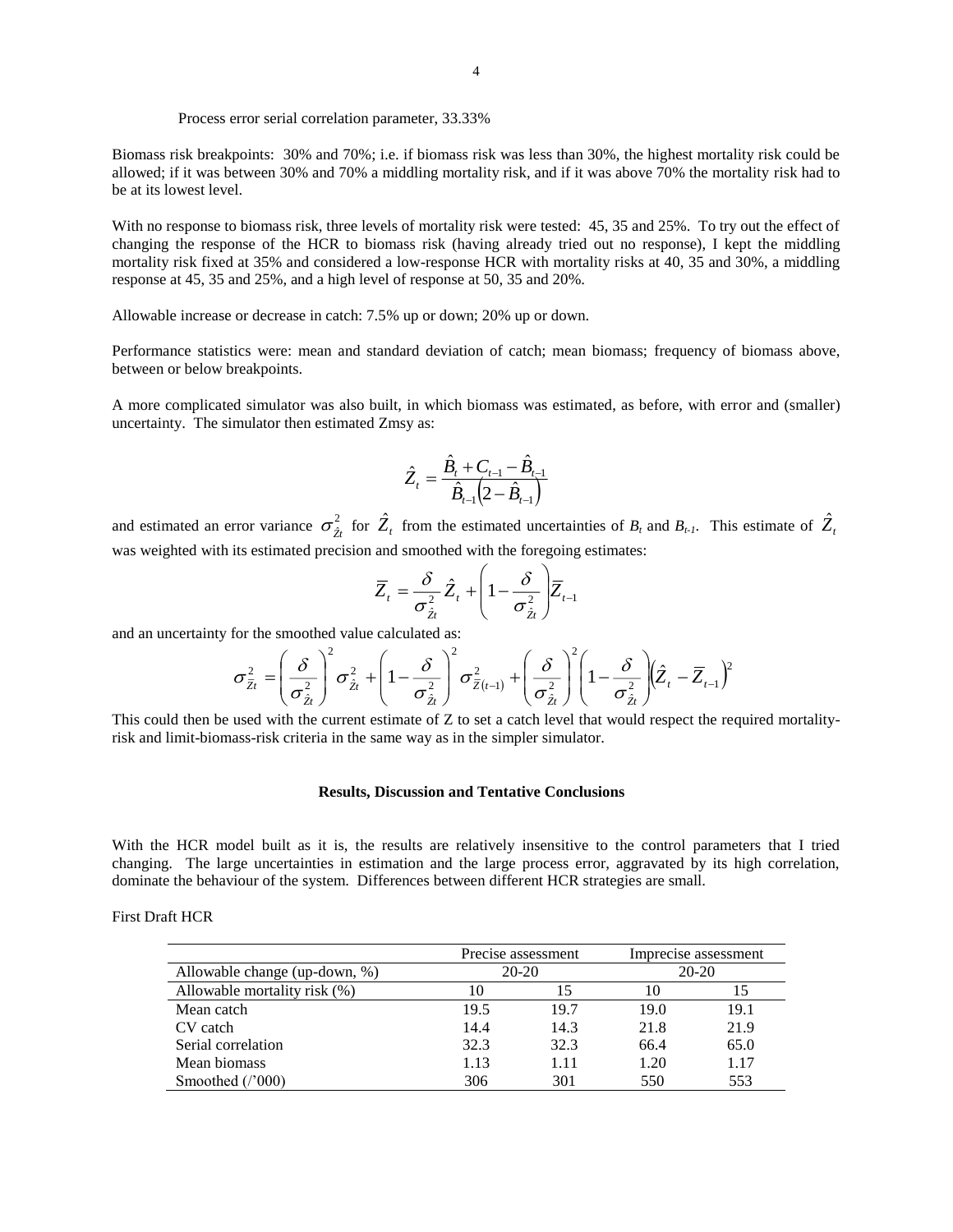The rather conservative mortality risks of the first draft HCR tend to keep the biomass well above its MSY level, especially if the assessment is imprecise and the tails of the uncertainty distributions therefore long. With imprecise assessments even this conservative HCR makes relatively frequent recommendations for large change in catches and catches are smoothed more than half the time.

#### Precise assessments

Effect of changing the middle value—no response to biomass risk

|                    | Allowable change in catches (% up-% down) |      |      |             |      |      |            |      |      |
|--------------------|-------------------------------------------|------|------|-------------|------|------|------------|------|------|
|                    | $20 - 20$                                 |      |      | $7.5 - 7.5$ |      |      | $20 - 7.5$ |      |      |
| Mortality risk (%) | 45                                        | 35   | 25   | 45          | 35   | 25   | 45         | 35   | 25   |
| Mean catch         | 19.8                                      | 19.9 | 19.9 | 19.9        | 19.8 | 19.7 | 19.7       | 19.9 | 19.7 |
| CV catch           | 15.0                                      | 14.7 | 14.4 | 12.2        | 11.8 | 11.5 | 13.6       | 13.5 | 13.1 |
| Serial correlation | 32.0                                      | 32.2 | 31.0 | 31.8        | 32.1 | 31.7 | 33.6       | 33.9 | 34.9 |
| Mean biomass       | 1.01                                      | 1.05 | 1.07 | 1.01        | 1.04 | 1.07 | 0.94       | 0.97 | 1.00 |
| Smoothed $(1000)$  | 311                                       | 308  | 302  | 684         | 673  | 677  | 554        | 557  | 553  |

With the precise assessment, lowering the allowable mortality risk increases the mean biomass, but not by enough to have much effect on allowable catches. If the catch smoothing is made a lot more aggressive it is more often used; it reduces catches slightly. If catch smoothing is very unsymmetrical, with free increase in catches but smaller decreases allowed, the biomass tends to be driven down and catches are less.

|                    |      | Allowable change in catches (% up-% down) |      |      |             |      |      |            |                                                                                  |  |
|--------------------|------|-------------------------------------------|------|------|-------------|------|------|------------|----------------------------------------------------------------------------------|--|
|                    |      | 20-20                                     |      |      | $7.5 - 7.5$ |      |      | $20 - 7.5$ |                                                                                  |  |
| Mortality risks %  |      |                                           |      |      |             |      |      |            | 40-35-30 45-35-25 50-35-20 40-35-30 45-35-25 50-35-20 40-35-30 45-35-25 50-35-20 |  |
| Mean catch         | 19.9 | 20.0                                      | 19.8 | 19.8 | 19.8        | 19.7 | 19.8 | 19.9       | 19.8                                                                             |  |
| CV catch           | 15.2 | 15.8                                      | 16.5 | 12.5 | 12.8        | 13.6 | 13.8 | 14.4       | 15.3                                                                             |  |
| Serial correlation | 33.9 | 33.8                                      | 34.2 | 34.8 | 33.5        | 34.2 | 33.7 | 33.0       | 31.8                                                                             |  |
| Mean biomass       | 1.04 | 1.04                                      | 1.03 | 1.04 | 1.03        | 1.03 | 0.97 | 0.97       | 0.96                                                                             |  |
| Over               | 479  | 480                                       | 458  | 465  | 462         | 458  | 320  | 319        | 302                                                                              |  |
| Between            | 220  | 223                                       | 229  | 204  | 202         | 202  | 200  | 207        | 199                                                                              |  |
| Under              | 301  | 297                                       | 313  | 331  | 336         | 340  | 480  | 474        | 499                                                                              |  |
| Smoothed           | 336  | 353                                       | 383  | 702  | 725         | 731  | 578  | 598        | 631                                                                              |  |

Effect of changing the responsiveness; biomass-risk breakpoints at 30% and 70%

Changing the responsiveness of the HCR does not significantly change its performance. But catches become more variable. With aggressive catch smoothing, a responsive HCR is usually trumped by the catch smoothing, and in the sense of increasing catches—if anything, it looks as though catches are less with a responsive HCR. Even if catch smoothing is unsymmetrical, a responsive HCR is little help in maintaining biomass at a safe level.

With all these settings, it was obvious that the biomass risk was relatively seldom between the biomass-risk breakpoints.

Imprecise assessments, variable system. Effect of changing the middle value

| <u>-</u>           |      |           |      |      |             |      |      |            |      |  |
|--------------------|------|-----------|------|------|-------------|------|------|------------|------|--|
|                    |      | $20 - 20$ |      |      | $7.5 - 7.5$ |      |      | $20 - 7.5$ |      |  |
| Mortality risk (%) | 45   | 35        | 25   | 45   | 35          | 25   | 45   | 35         | 25   |  |
| Mean catch         | 19.8 | 19.6      | 19.4 | 19.4 | 19.3        | 19.2 | 19.0 | 19.3       | 19.4 |  |
| CV catch           | 24.1 | 23.6      | 23.1 | 21.8 | 20.3        | 19.2 | 27.3 | 26.4       | 24.0 |  |
| Serial correlation | 67.3 | 66.2      | 66.8 | 66.0 | 65.6        | 67.2 | 66.6 | 66.4       | 66.6 |  |
| Mean biomass       | 1.03 | 1.07      | 1.12 | 1.01 | 1.05        | .10  | 0.85 | 0.90       | 0.95 |  |
| Smoothed $(1000)$  | 558  | 559       | 551  | 826  | 825         | 829  | 755  | 753        | 750  |  |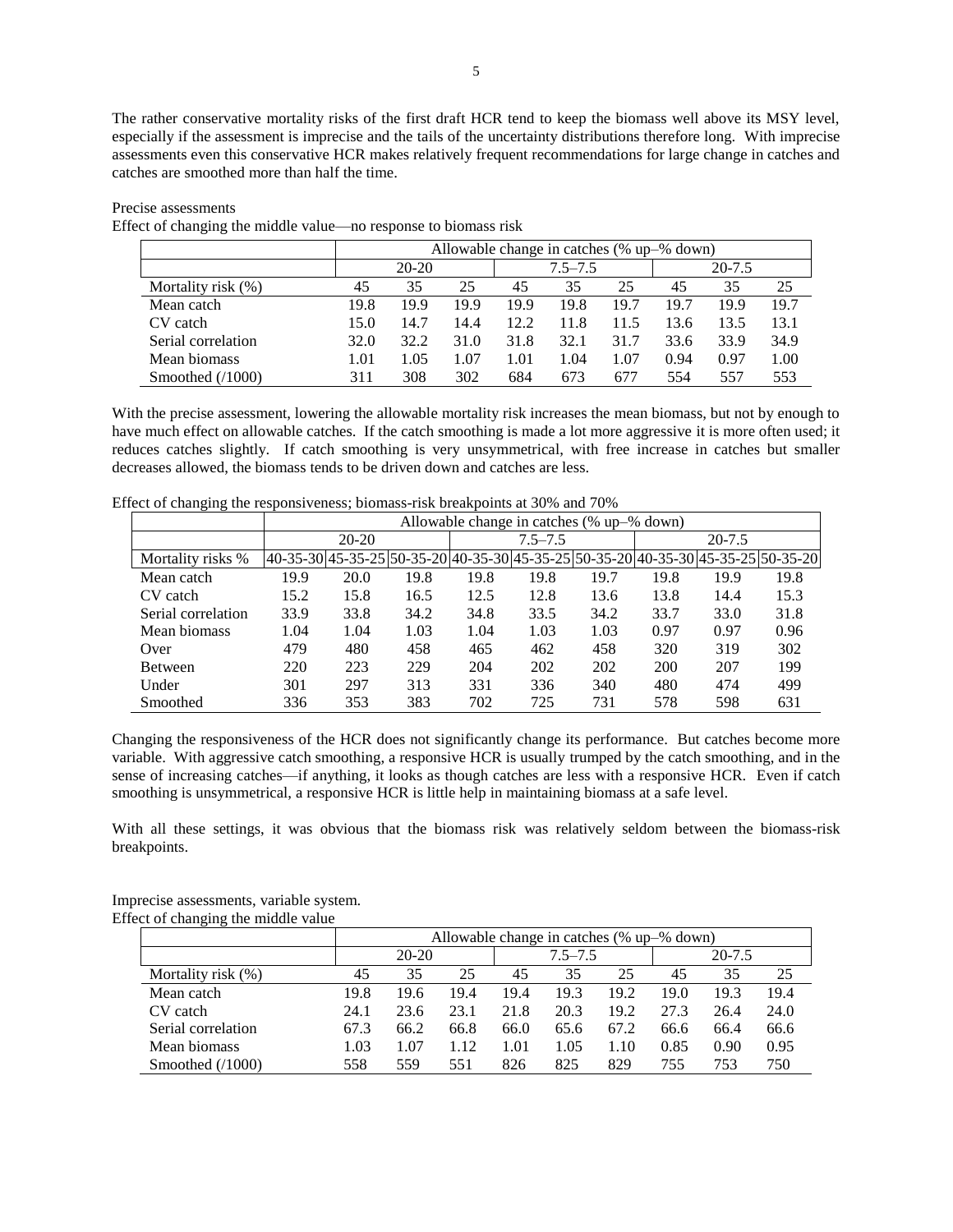If assessments are imprecise, the tails of the uncertainty distributions are longer, and changes in allowable risks induce greater changes in advised levels. More conservative settings for the HCR have more pronounced effects in raising the mean biomass, but also in reducing catches, than when assessments were precise and the system was not very variable. Aggressive catch smoothing, again, usually trumps the HCR in setting catch levels—the assessment is usually only advising on whether catches should increase or decrease. Aggressive catch smoothing reduces mean biomass and reduces mean catches, but also reduces catch CV. Unsymmetrical catch smoothing, as before, tends to drive the stock to levels below its MSY level, reduces mean catches, and also, on average, increases the catch CV above the level of mild catch smoothing.

|                    |      | Allowable change in catches (% up-% down) |      |      |             |      |      |            |                                                                                          |  |  |
|--------------------|------|-------------------------------------------|------|------|-------------|------|------|------------|------------------------------------------------------------------------------------------|--|--|
|                    |      | $20 - 20$                                 |      |      | $7.5 - 7.5$ |      |      | $20 - 7.5$ |                                                                                          |  |  |
| Mortality risks %  |      |                                           |      |      |             |      |      |            | 40-35-30  45-35-25  50-35-20  40-35-30  45-35-25  50-35-20  40-35-30  45-35-25  50-35-20 |  |  |
| Mean catch         | 19.8 | 19.6                                      | 19.6 | 19.2 | 19.3        | 19.1 | 19.2 | 19.4       | 19.3                                                                                     |  |  |
| CV catch           | 24.2 | 24.4                                      | 25.7 | 20.5 | 22.0        | 23.2 | 26.9 | 27.0       | 28.5                                                                                     |  |  |
| Serial correlation | 67.0 | 65.5                                      | 66.6 | 66.2 | 65.6        | 66.8 | 67.0 | 66.2       | 66.6                                                                                     |  |  |
| Mean biomass       | 1.07 | 1.06                                      | 1.06 | 1.06 | 1.04        | 1.04 | 0.89 | 0.90       | 0.89                                                                                     |  |  |
| Over               | 468  | 460                                       | 457  | 448  | 444         | 433  | 261  | 274        | 268                                                                                      |  |  |
| Between            | 207  | 205                                       | 207  | 184  | 176         | 174  | 163  | 170        | 169                                                                                      |  |  |
| Under              | 325  | 335                                       | 336  | 368  | 378         | 393  | 576  | 556        | 563                                                                                      |  |  |
| Smoothed           | 578  | 602                                       | 615  | 836  | 847         | 859  | 763  | 783        | 791                                                                                      |  |  |

Effect of changing the responsiveness

With the imprecise assessment it looks as though a responsive HCR, which changes the permissible mortality risk according to the perceived biomass risk, has no positive effect on mean catch or on mean biomass level. It does increase the CV of catch, and is more often overridden by the catch smoothing.

These first experiments seem to show that the system modelled is not very sensitive to the settings of the HCR. Whether the high-risk, low-risk or responsive strategy is chosen, the mean biomass is a few percentage points above the MSY level and the long-term mean catch is a few percentage points below its maximum possible.

The simulator is quite simple and naïve—there are no model errors and it is assumed that the biomass can somehow be estimated relative to its MSY level, and that estimates of MSY, although imprecise, are unbiased.

Preliminary conclusions from these experiments are:

catch smoothing costs. Keeping the change in catch small appears to reduce mean catches and reduces mean biomass—i.e. is less safe. Even worse is unsymmetrical catch smoothing, a policy under which catches can be increased when things look good but cannot be brought down when they don't. Such a policy tends to drive the stock into a hole from which it is eternally trying to climb out.

responsive HCRs aren't so much the good idea that they appear to be at first sight. It looks as though an unresponsive HCR which keeps to a fixed mortality risk regardless of the biomass risk is, under most circumstances, at least as good if not better.

conservative levels of mortality risk do give more safety and higher mean levels of biomass, but carry a cost in lower mean catches. They appear to bring the CV of catch down a little bit. A conservative level of mortality risk looks like something of a palliative to unsymmetrical catch smoothing, reducing its worst effects. The effect of changing mortality risk is greater if assessments are imprecise, less if assessments are precise. Might it therefore be useful to change the allowable mortality risk according to the perceived level of uncertainty associated with the assessment?

Model with MSY estimated from biomass change.

Precise assessments, stable system. Effect of changing the middle value